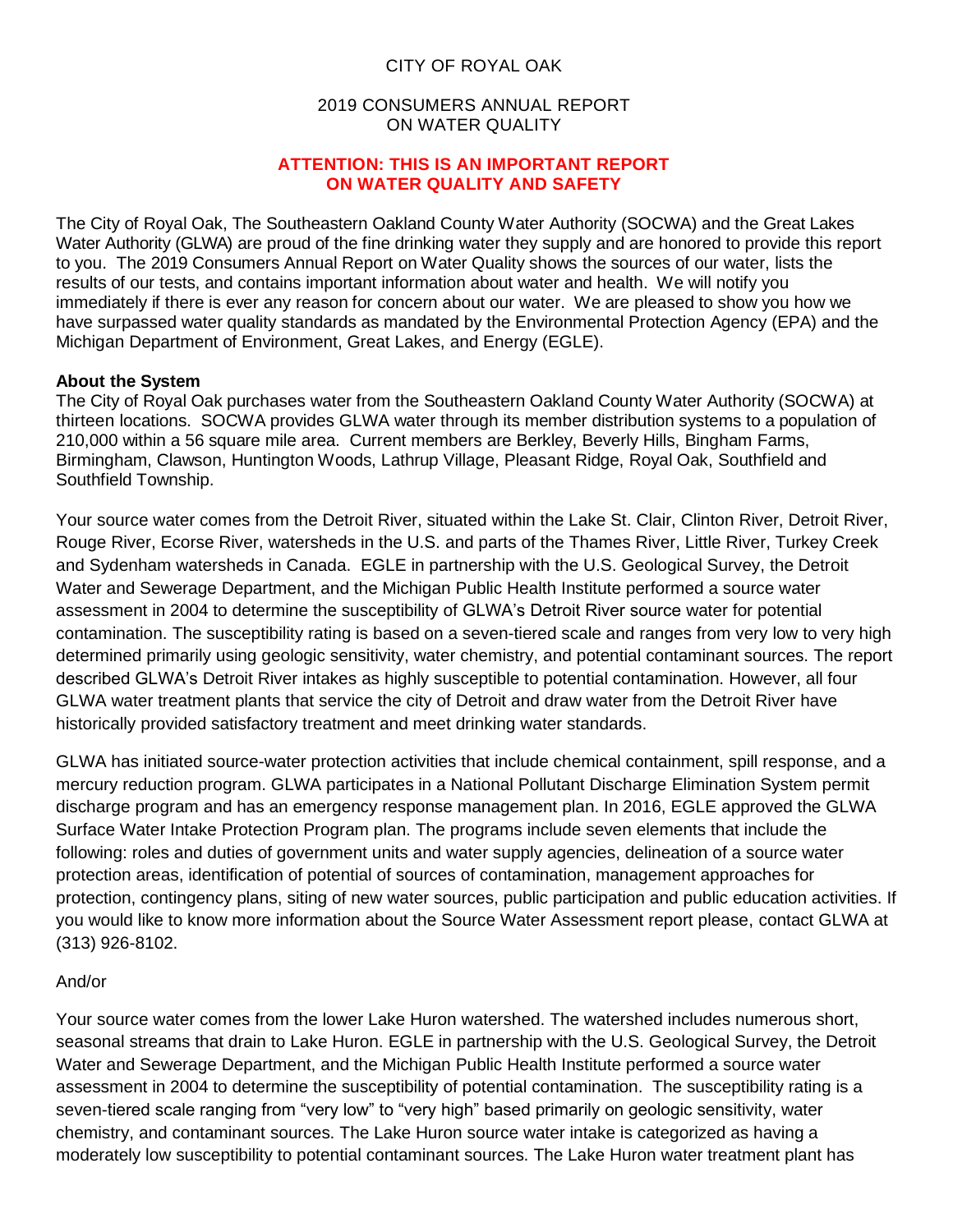historically provided satisfactory treatment of this source water to meet drinking water standards.

In 2015, GLWA received a grant from EGLE to develop a source water protection program for the Lake Huron water treatment plant intake. The program includes seven elements that include the following: roles and duties of government units and water supply agencies, delineation of a source water protection areas, identification of potential of source water protection area, management approaches for protection, contingency plans, siting of new sources and public participation and education. If you would like to know more information about the Source Water Assessment report please, contact GLWA at (313) 926-8102.

Drinking water, including bottled water, may reasonably be expected to contain at least small amounts of some contaminants. The presence of contaminants does not necessarily indicate that water poses a health risk. More information about contaminants and potential health effects can be obtained by calling the Environmental Protection Agency's Safe Drinking Water Hotline at (800) 426-4791.

The sources of drinking water (both tap water and bottled water) include rivers, lakes, streams, ponds, reservoirs, springs, and wells. As water travels over the surface of the land or through the ground, it dissolves naturally-occurring minerals and, in some cases, radioactive material, and can pick up substances resulting from the presence of animals or from human activity.

Contaminants that may be present in source water include:

Microbial contaminants, such as viruses and bacteria, which may come from sewage treatment plants, septic systems, agricultural livestock operations, and wildlife.

Inorganic contaminants, such as salts and metals, which can be naturally-occurring or result from urban storm water runoff, industrial or domestic wastewater discharges, oil and gas production, mining, or farming.

Pesticides and herbicides, which may come from a variety of sources such as agriculture, urban storm water runoff, and residential uses.

Organic chemical contaminants, including synthetic and volatile organics, which are by-products of industrial processes and petroleum production, and can also come from gas stations, urban storm water runoff and septic systems.

Radioactive contaminants, which can be naturally occurring or be the result of oil and gas production and mining activities.

In order to ensure that tap water is safe to drink, EPA prescribes regulations, which limit the amount of certain contaminants in water provided by public water systems. The Food and Drug Administration (FDA) regulations establish limits for contaminants in bottled water, which must provide the same protection for public health.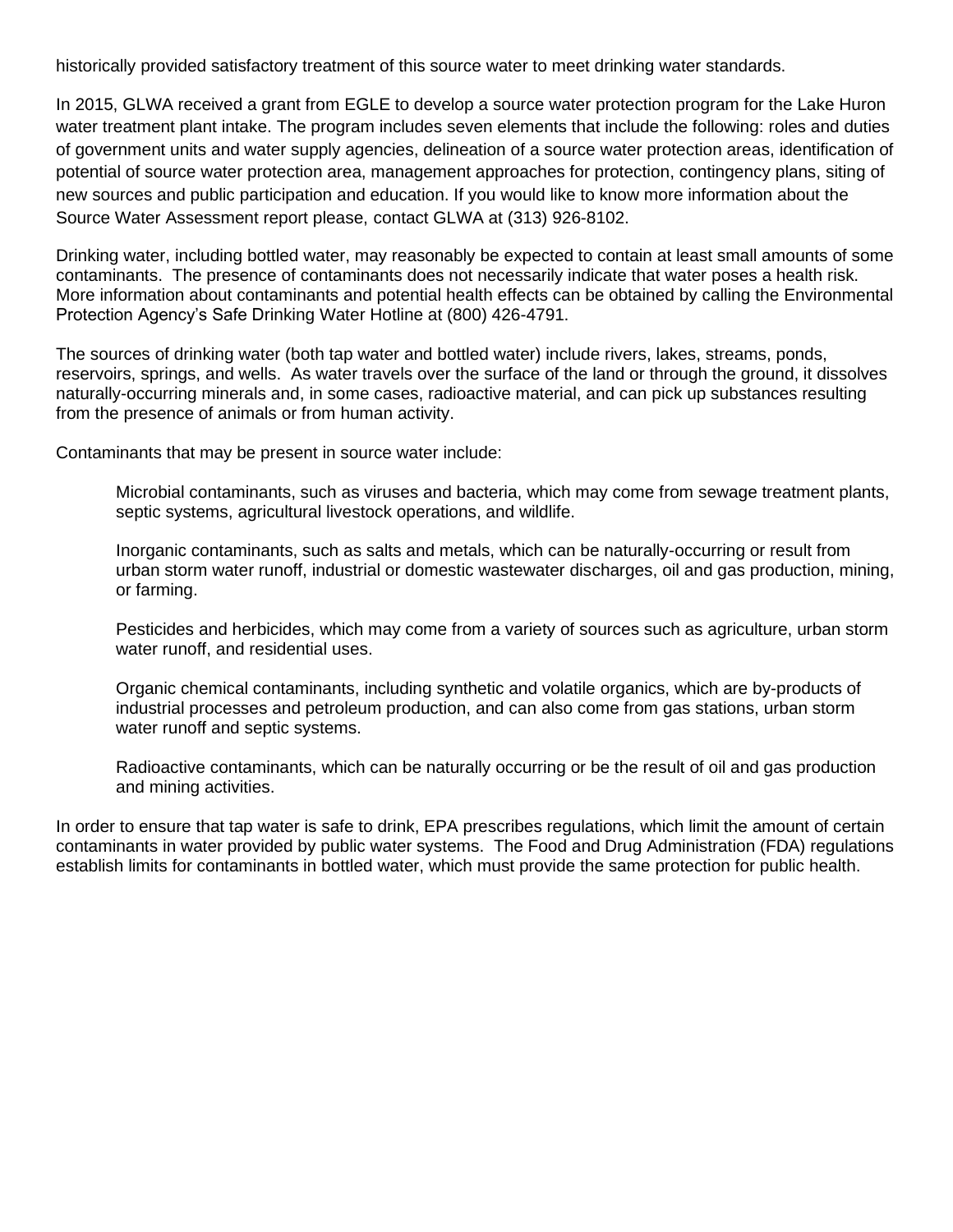# Key to the Detected Contaminants Table

| Symbol                | <b>Abbreviation</b>                                | <b>Definition/Explanation</b>                                                                                                                                                                                                                                                |
|-----------------------|----------------------------------------------------|------------------------------------------------------------------------------------------------------------------------------------------------------------------------------------------------------------------------------------------------------------------------------|
| $\, >$                | <b>Greater than</b>                                |                                                                                                                                                                                                                                                                              |
| $\overline{\text{c}}$ | <b>Celsius</b>                                     | A scale of temperature in which water freezes at 0° and<br>boils at 100° under standard conditions.                                                                                                                                                                          |
| AL                    | <b>Action Level</b>                                | The concentration of a contaminant, which, if<br>exceeded, triggers treatment or other requirements<br>which a water system must follow.                                                                                                                                     |
| HAA5                  | <b>Haloacetic Acids</b>                            | HAA5 is the total of bromoacetic, chloroacetic,<br>Dibromoacetic, dichloroacetic, and trichloroacetic<br>acids. Compliance is based on the total.                                                                                                                            |
| Level 1               | <b>Level 1 Assessment</b>                          | A Level 1 assessment is a study of the water system to<br>identify potential problems and determine (if possible)<br>why total coliform bacteria have been found in the<br>water system.                                                                                     |
| Level <sub>2</sub>    | <b>Level 2 Assessment</b>                          | A Level 2 assessment is a very detailed study of the<br>water system to identify potential problems and<br>determine (if possible) why an E. coli MCL violation<br>occurred and/or why total coliform bacteria have been<br>found in our water system on multiple occasions. |
| <b>LRAA</b>           | <b>Locational Running Annual Average</b>           | The average of analytical results for samples at a<br>particular monitoring location during the previous four<br>quarters.                                                                                                                                                   |
| <b>MCL</b>            | <b>Maximum Contaminant Level</b>                   | The highest level of a contaminant that is allowed in<br>drinking water. MCLs are set as close to the MCLGs as<br>feasible using the best available treatment technology.                                                                                                    |
| <b>MCLG</b>           | <b>Maximum Contaminant Level Goal</b>              | The level of contaminant in drinking water below which<br>there is no known or expected risk to health.                                                                                                                                                                      |
| <b>MRDL</b>           | <b>Maximum Residual Disinfectant Level</b>         | The highest level of disinfectant allowed in drinking<br>water. There is convincing evidence that addition of a<br>disinfectant is necessary for control of microbial<br>contaminants.                                                                                       |
| <b>MRDLG</b>          | <b>Maximum Residual Disinfectant Level</b><br>Goal | The level of a drinking water disinfectant below which<br>there is no known or expected risk to health. MRLDG's<br>do not reflect the benefits of the use of disinfectants to<br>control microbial contaminants.                                                             |
| n/a                   | not applicable                                     |                                                                                                                                                                                                                                                                              |
| <b>ND</b>             | <b>Not Detected</b>                                |                                                                                                                                                                                                                                                                              |
| <b>NTU</b>            | <b>Nephelometric Turbidity Units</b>               | Measures the cloudiness of water.                                                                                                                                                                                                                                            |
| pCi/L                 | <b>Picocuries Per Liter</b>                        | A measure of radioactivity                                                                                                                                                                                                                                                   |
| ppb                   | Parts Per Billion (one in one billion)             | The ppb is equivalent to micrograms per liter.<br>A microgram = 1/1000 milligram.                                                                                                                                                                                            |
| ppm                   | Parts Per Million (one in one million)             | The ppm is equivalent to milligrams per liter.<br>A milligram = $1/1000$ gram.                                                                                                                                                                                               |
| <b>RAA</b>            | <b>Running Annual Average</b>                      | The average of analytical results for all samples during<br>the previous four quarters.                                                                                                                                                                                      |
| <b>SMCL</b>           | <b>Secondary Maximum Contaminant</b><br>Level      | An MCL which involves a biological, chemical or<br>physical characteristic of water that may adversely<br>affect the taste, odor, color or appearance (aesthetics),<br>which may thereby affect public confidence or<br>acceptance of the drinking water.                    |
| TT                    | <b>Treatment Technique</b>                         | A required process intended to reduce the level of a<br>contaminant in drinking water.                                                                                                                                                                                       |
| <b>TTHM</b>           | <b>Total Trihalomethanes</b>                       | Total Trihalomethanes is the sum of chloroform,<br>bromodichloromethane, dibromochloromethane and<br>bromoform. Compliance is based on the total.                                                                                                                            |
| <b>µohms</b>          | <b>Microohms</b>                                   | Measure of electrical conductance of water                                                                                                                                                                                                                                   |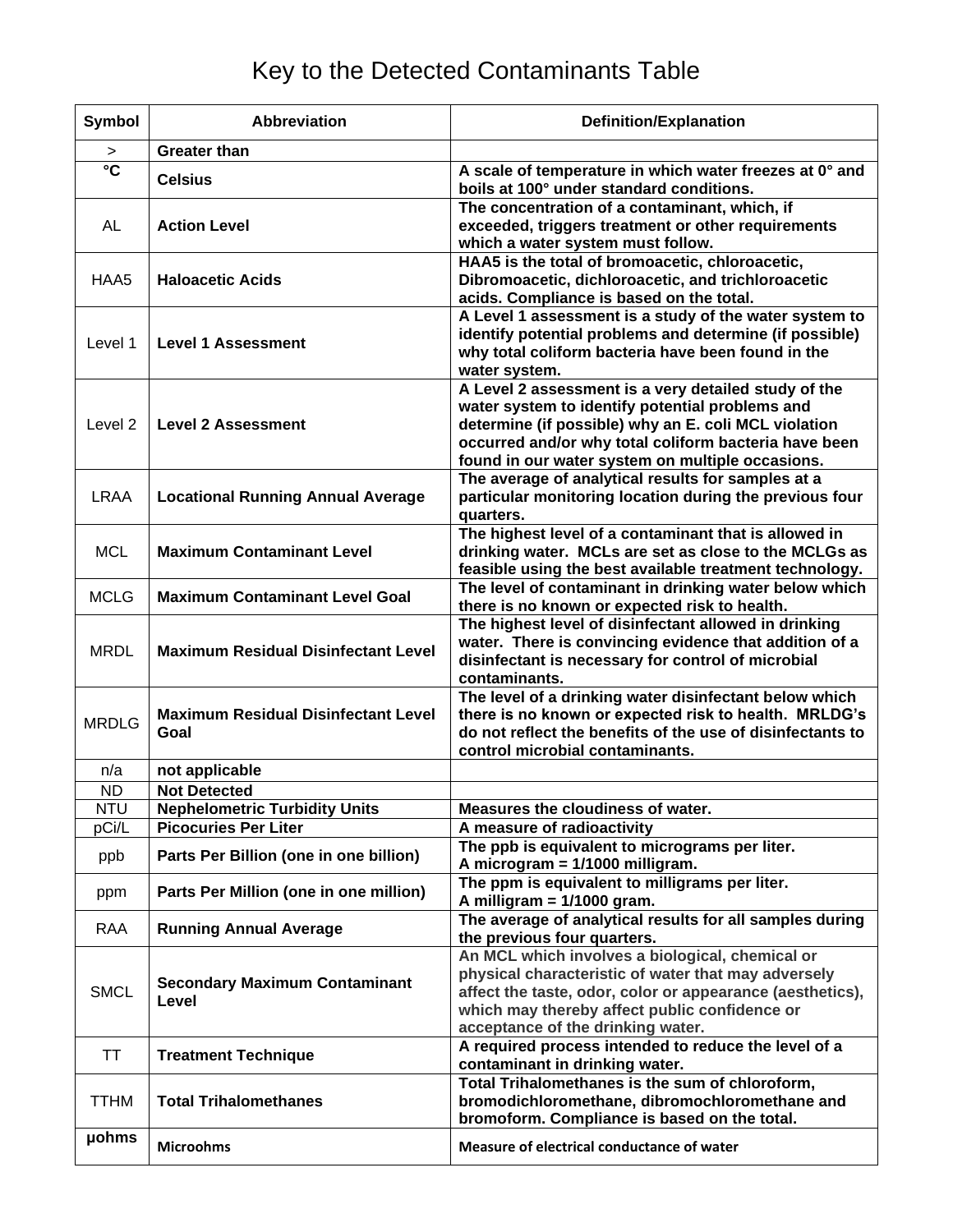# **Springwells Water Treatment Plant 2019 Regulated Detected Contaminants Tables**

| 2019 Inorganic Chemicals - Monitoring at the Plant Finished Water Tap |                  |             |                                      |                                       |                                            |                              |                            |                                                                                                                                      |
|-----------------------------------------------------------------------|------------------|-------------|--------------------------------------|---------------------------------------|--------------------------------------------|------------------------------|----------------------------|--------------------------------------------------------------------------------------------------------------------------------------|
| <b>Requlated</b><br><b>Contaminant</b>                                | <b>Test Date</b> | <b>Unit</b> | <b>Health</b><br>Goal<br><b>MCLG</b> | <b>Allowed</b><br>Level<br><b>MCL</b> | <b>Highest</b><br>Level<br><b>Detected</b> | Range of<br><b>Detection</b> | <b>Violation</b><br>yes/no | <b>Major Sources in Drinking</b><br><b>Water</b>                                                                                     |
| <b>Fluoride</b>                                                       | $6 - 11 - 19$    | ppm         | 4                                    | 4                                     | 0.66                                       | n/a                          | no                         | Erosion of natural deposits;<br>Water additive, which promotes<br>strong teeth; Discharge from<br>fertilizer and aluminum factories. |
| <b>Nitrate</b>                                                        | $6 - 11 - 19$    | ppm         | 10                                   | 10                                    | 0.48                                       | n/a                          | no                         | Runoff from fertilizer use:<br>Leaching from septic tanks,<br>sewage; Erosion of natural<br>deposits.                                |
| <b>Barium</b>                                                         | 5-16-2017        | ppm         | $\overline{2}$                       | 2                                     | 0.01                                       | n/a                          | no                         | Discharge of drilling wastes;<br>Discharge from metal refineries;<br>Erosion of natural deposits                                     |

| 2019 Disinfectant Residuals - Monitoring in Distribution System by Treatment Plant |                                                                                                                                                                                                                                                                                      |     |  |  |      |               |    |                                            |
|------------------------------------------------------------------------------------|--------------------------------------------------------------------------------------------------------------------------------------------------------------------------------------------------------------------------------------------------------------------------------------|-----|--|--|------|---------------|----|--------------------------------------------|
| <b>Requlated</b><br><b>Contaminant</b>                                             | <b>Unit</b><br><b>Health</b><br><b>Highest</b><br><b>Violation</b><br><b>Major Sources in Drinking</b><br><b>Allowed</b><br>Test<br>Quarterly<br>Goal<br><b>RAA</b><br><b>Water</b><br><b>Range of</b><br>ves/no<br>Date<br>Level<br><b>MRDLG</b><br><b>MRDL</b><br><b>Detection</b> |     |  |  |      |               |    |                                            |
| <b>Total Chlorine</b><br><b>Residual</b>                                           | Jan-Dec<br>2019                                                                                                                                                                                                                                                                      | ppm |  |  | 0.68 | $0.57 - 0.72$ | no | Water additive used to control<br>microbes |

| 2019 Turbidity - Monitored every 4 hours at Plant Finished Water                                                                        |                                                                    |    |             |  |  |  |  |
|-----------------------------------------------------------------------------------------------------------------------------------------|--------------------------------------------------------------------|----|-------------|--|--|--|--|
| <b>Major Sources in Drinking</b><br><b>Highest Single Measurement</b><br><b>Lowest Monthly % of Samples Meeting</b><br><b>Violation</b> |                                                                    |    |             |  |  |  |  |
| <b>Cannot exceed 1 NTU</b>                                                                                                              | Turbidity Limit of 0.3 NTU (minimum 95%)<br>ves/no<br><b>Water</b> |    |             |  |  |  |  |
| 0.26 NTU                                                                                                                                | 100%                                                               | no | Soil Runoff |  |  |  |  |
| Turbidity is a measure of the cloudiness of water. We monitor it because it is a good indicator of the effectiveness of our filtration  |                                                                    |    |             |  |  |  |  |
| system.                                                                                                                                 |                                                                    |    |             |  |  |  |  |

| <b>Regulated</b><br><b>Contaminant</b> | <b>Treatment Technique 2019</b>                                                                                                                                                                                                                           | <b>Typical Source of</b><br><b>Contaminant</b> |
|----------------------------------------|-----------------------------------------------------------------------------------------------------------------------------------------------------------------------------------------------------------------------------------------------------------|------------------------------------------------|
| <b>Total Organic Carbon</b><br>(ppm)   | The Total Organic Carbon (TOC) removal ratio is calculated as<br>the ratio between the actual TOC removal and the TOC<br>removal requirements. The TOC was measured each quarter<br>and because the level was low, there is no TOC removal<br>requirement | Erosion of natural deposits                    |

| Contaminant     | <b>MCLG</b> | <b>MCL</b> | Level Detected 2019 | <b>Source of Contamination</b>   |
|-----------------|-------------|------------|---------------------|----------------------------------|
| Sodium<br>(ppm) | n/a         | n/a        | <b>COT</b><br>0.JI  | Erosion<br>n of natural deposits |

These tables are based on tests conducted by GLWA in the year 2019 or the most recent testing done within the last five calendar years. GLWA conducts tests throughout the year only tests that show the presence of a substance or require special monitoring are presented in these tables.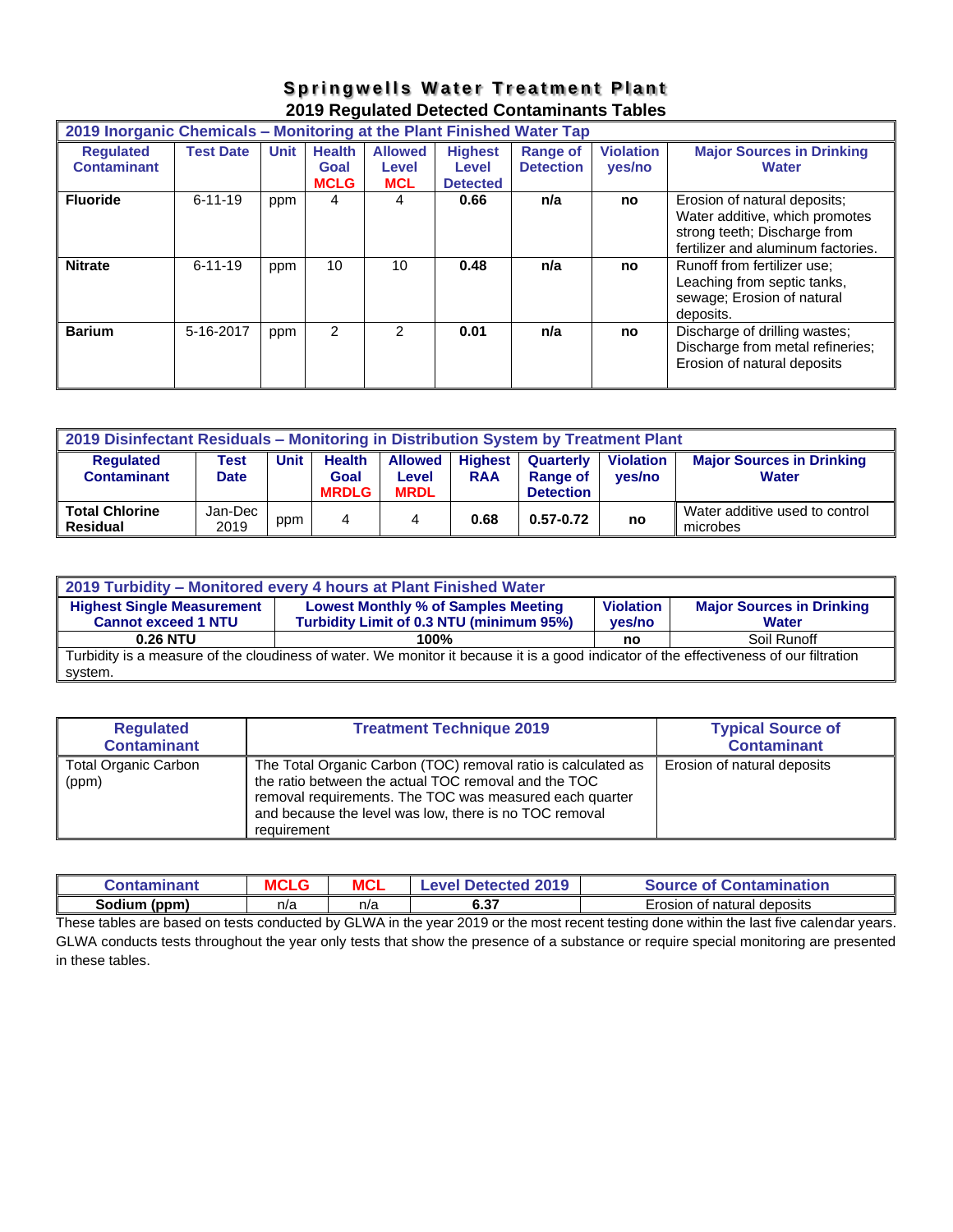# **Northeast Water Treatment Plant**

2019 Regulated Detected Contaminants Tables

| 2019 Inorganic Chemicals - Monitoring at the Plant Finished Water Tap |                  |             |               |                |                 |                  |                  |                                                                                                                                      |
|-----------------------------------------------------------------------|------------------|-------------|---------------|----------------|-----------------|------------------|------------------|--------------------------------------------------------------------------------------------------------------------------------------|
| <b>Requlated</b>                                                      | <b>Test Date</b> | <b>Unit</b> | <b>Health</b> | <b>Allowed</b> | <b>Highest</b>  | <b>Range of</b>  | <b>Violation</b> | <b>Major Sources in Drinking</b>                                                                                                     |
| <b>Contaminant</b>                                                    |                  |             | Goal          | Level          | Level           | <b>Detection</b> | yes/no           | <b>Water</b>                                                                                                                         |
|                                                                       |                  |             | <b>MCLG</b>   | <b>MCL</b>     | <b>Detected</b> |                  |                  |                                                                                                                                      |
| <b>Fluoride</b>                                                       | $6 - 11 - 19$    | ppm         | 4             | 4              | 0.72            | n/a              | no               | Erosion of natural deposits;<br>Water additive, which promotes<br>strong teeth; Discharge from<br>fertilizer and aluminum factories. |
| <b>Nitrate</b>                                                        | $6 - 11 - 19$    | ppm         | 10            | 10             | 0.48            | n/a              | no               | Runoff from fertilizer use;<br>Leaching from septic tanks,<br>sewage; Erosion of natural<br>deposits.                                |
| <b>Barium</b>                                                         | $5 - 16 - 17$    | ppm         | 2             | 2              | 0.01            | n/a              | no               | Discharge of drilling wastes;<br>Discharge from metal refineries;<br>Erosion of natural deposits                                     |

| 2019 Disinfectant Residuals - Monitoring in Distribution System by Treatment Plant                                                                                                                                                                                                                                      |                 |     |   |   |      |               |    |                                            |
|-------------------------------------------------------------------------------------------------------------------------------------------------------------------------------------------------------------------------------------------------------------------------------------------------------------------------|-----------------|-----|---|---|------|---------------|----|--------------------------------------------|
| <b>Major Sources in Drinking</b><br>Unit<br><b>Health</b><br><b>Highest</b><br><b>Violation</b><br><b>Allowed</b><br><b>Requlated</b><br>Quarterly<br>Test<br><b>Contaminant</b><br><b>RAA</b><br>Range of<br><b>Water</b><br>Goal<br><b>Date</b><br>ves/no<br>Level<br><b>MRDLG</b><br><b>MRDL</b><br><b>Detection</b> |                 |     |   |   |      |               |    |                                            |
| <b>Total Chlorine</b><br><b>Residual</b>                                                                                                                                                                                                                                                                                | Jan-Dec<br>2019 | ppm | 4 | 4 | 0.74 | $0.45 - 0.83$ | no | Water additive used to control<br>microbes |

| 2019 Turbidity - Monitored every 4 hours at Plant Finished Water                                                                                                                                                                            |         |    |             |  |  |  |  |
|---------------------------------------------------------------------------------------------------------------------------------------------------------------------------------------------------------------------------------------------|---------|----|-------------|--|--|--|--|
| <b>Highest Single Measurement</b><br><b>Major Sources in Drinking</b><br><b>Lowest Monthly % of Samples Meeting</b><br><b>Violation</b><br>Turbidity Limit of 0.3 NTU (minimum 95%)<br><b>Cannot exceed 1 NTU</b><br>ves/no<br><b>Water</b> |         |    |             |  |  |  |  |
| 0.13 NTU                                                                                                                                                                                                                                    | 100 $%$ | no | Soil Runoff |  |  |  |  |
| Turbidity is a measure of the cloudiness of water. We monitor it because it is a good indicator of the effectiveness of our filtration<br>svstem.                                                                                           |         |    |             |  |  |  |  |

| <b>Regulated</b><br><b>Contaminant</b> | <b>Treatment Technique 2019</b>                                                                                                                                                                                                                        | <b>Typical Source of</b><br><b>Contaminant</b> |
|----------------------------------------|--------------------------------------------------------------------------------------------------------------------------------------------------------------------------------------------------------------------------------------------------------|------------------------------------------------|
| <b>Total Organic Carbon</b><br>(ppm)   | The Total Organic Carbon (TOC) removal ratio is calculated as<br>the ratio between the actual TOC removal and the TOC removal<br>requirements. The TOC was measured each quarter and because<br>the level was low, there is no TOC removal requirement | Erosion of natural deposits                    |

| <b>Special Monitoring 2019</b> |             |            |                            |                                |
|--------------------------------|-------------|------------|----------------------------|--------------------------------|
| Contaminant                    | <b>MCLG</b> | <b>MCL</b> | <b>Level Detected 2019</b> | <b>Source of Contamination</b> |
| Sodium (ppm)                   | n/a         | n/a        | 6.37                       | Erosion of natural deposits    |

These tables are based on tests conducted by GLWA in the year 2019 or the most recent testing done within the last five calendar years. GLWA conducts tests throughout the year only tests that show the presence of a substance or require special monitoring are presented in these tables.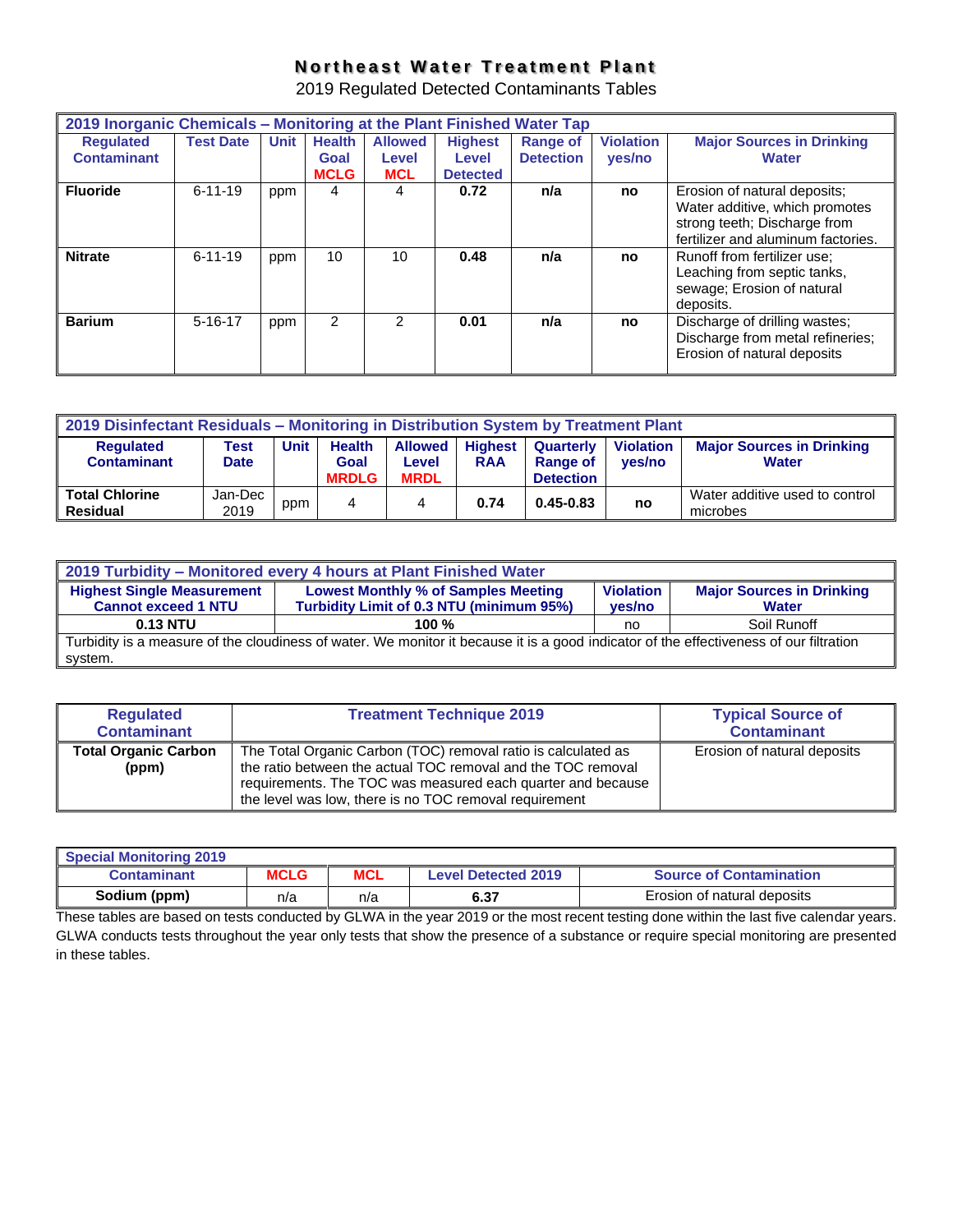|  | Lake Huron Water Treatment Plant            |  |
|--|---------------------------------------------|--|
|  | 2019 Regulated Detected Contaminants Tables |  |

|                                        | 2019 Inorganic Chemicals – Monitoring at the Plant Finished Water Tap |             |                                      |                                       |                                            |                                     |                            |                                                                                                                                      |  |  |
|----------------------------------------|-----------------------------------------------------------------------|-------------|--------------------------------------|---------------------------------------|--------------------------------------------|-------------------------------------|----------------------------|--------------------------------------------------------------------------------------------------------------------------------------|--|--|
| <b>Requlated</b><br><b>Contaminant</b> | <b>Test Date</b>                                                      | <b>Unit</b> | <b>Health</b><br>Goal<br><b>MCLG</b> | <b>Allowed</b><br>Level<br><b>MCL</b> | <b>Highest</b><br>Level<br><b>Detected</b> | <b>Range of</b><br><b>Detection</b> | <b>Violation</b><br>yes/no | <b>Major Sources in Drinking</b><br><b>Water</b>                                                                                     |  |  |
| <b>Fluoride</b>                        | $6 - 11 - 19$                                                         | ppm         | 4                                    | 4                                     | 0.61                                       | n/a                                 | no                         | Erosion of natural deposits:<br>Water additive, which promotes<br>strong teeth; Discharge from<br>fertilizer and aluminum factories. |  |  |
| <b>Nitrate</b>                         | $6 - 11 - 19$                                                         | ppm         | 10                                   | 10                                    | 0.46                                       | n/a                                 | no                         | Runoff from fertilizer use:<br>Leaching from septic tanks,<br>sewage; Erosion of natural<br>deposits.                                |  |  |
| <b>Barium</b>                          | $5 - 16 - 17$                                                         | ppm         | 2                                    | 2                                     | 0.1                                        | n/a                                 | no                         | Discharge of drilling wastes;<br>Discharge from metal refineries;<br>Erosion of natural deposits                                     |  |  |

| <b>Requlated</b><br><b>Contaminant</b>   | Test<br><b>Date</b> | <b>Unit</b> | <b>Health</b><br>Goal<br><b>MRDLG</b> | <b>Allowed</b><br>Level<br><b>MRDL</b> | <b>Highest</b><br><b>RAA</b> | Quarterly<br><b>Range of</b><br><b>Detection</b> | <b>Violation</b><br>ves/no | <b>Major Sources in Drinking</b><br><b>Water</b> |
|------------------------------------------|---------------------|-------------|---------------------------------------|----------------------------------------|------------------------------|--------------------------------------------------|----------------------------|--------------------------------------------------|
| <b>Total Chlorine</b><br><b>Residual</b> | Jan-Dec<br>2019     | ppm         |                                       | 4                                      | 0.84                         | $0.65 - 0.92$                                    | no                         | Water additive used to control<br>microbes       |

| 2019 Turbidity – Monitored every 4 hours at Plant Finished Water                                                                                                                                                                            |         |    |             |  |  |  |  |  |  |
|---------------------------------------------------------------------------------------------------------------------------------------------------------------------------------------------------------------------------------------------|---------|----|-------------|--|--|--|--|--|--|
| <b>Highest Single Measurement</b><br><b>Lowest Monthly % of Samples Meeting</b><br><b>Major Sources in Drinking</b><br><b>Violation</b><br>Turbidity Limit of 0.3 NTU (minimum 95%)<br><b>Cannot exceed 1 NTU</b><br>ves/no<br><b>Water</b> |         |    |             |  |  |  |  |  |  |
| $0.14$ NTU                                                                                                                                                                                                                                  | 100 $%$ | no | Soil Runoff |  |  |  |  |  |  |
| Turbidity is a measure of the cloudiness of water. We monitor it because it is a good indicator of the effectiveness of our filtration                                                                                                      |         |    |             |  |  |  |  |  |  |
| system.                                                                                                                                                                                                                                     |         |    |             |  |  |  |  |  |  |

| <b>Regulated</b><br><b>Contaminant</b> | <b>Treatment Technique 2019</b>                                                                                                                                                                                                                        | <b>Typical Source of</b><br><b>Contaminant</b> |
|----------------------------------------|--------------------------------------------------------------------------------------------------------------------------------------------------------------------------------------------------------------------------------------------------------|------------------------------------------------|
| <b>Total Organic Carbon</b><br>(ppm)   | The Total Organic Carbon (TOC) removal ratio is calculated as the<br>ratio between the actual TOC removal and the TOC removal<br>requirements. The TOC was measured each quarter and because<br>the level was low, there is no TOC removal requirement | Erosion of natural deposits                    |

| <b>Radionuclides 2014</b>                |               |             |                                             |                         |                       |                                   |                                        |  |  |
|------------------------------------------|---------------|-------------|---------------------------------------------|-------------------------|-----------------------|-----------------------------------|----------------------------------------|--|--|
| <b>Regulated</b><br>contaminant          | Test<br>date  | <b>Unit</b> | <b>Health</b><br><b>Goal</b><br><b>MCLG</b> | <b>Allowed</b><br>Level | Level<br>detected     | <b>Violation</b><br><b>Yes/no</b> | <b>Major Sources in Drinking water</b> |  |  |
| <b>Combined</b><br>Radium<br>226 and 228 | $5 - 13 - 14$ | pCi/L       | 0                                           |                         | $0.86 + or -$<br>0.55 | no                                | Erosion of natural deposits            |  |  |

| .<br><u>inant</u> | <b>MCLG</b> | <b>MCL</b> | 1 2019<br><b>Detected</b><br>evel. | วntamination<br>Source<br><b>ot</b><br>⊥.or |
|-------------------|-------------|------------|------------------------------------|---------------------------------------------|
| Sodium<br>(ppm)   | n/a         | n/a        | 4.74                               | t natural deposits<br>∠rosion<br>0t         |

These tables are based on tests conducted by GLWA in the year 2019 or the most recent testing done within the last five calendar years. GLWA conducts tests throughout the year only tests that show the presence of a substance or require special monitoring are presented in these tables.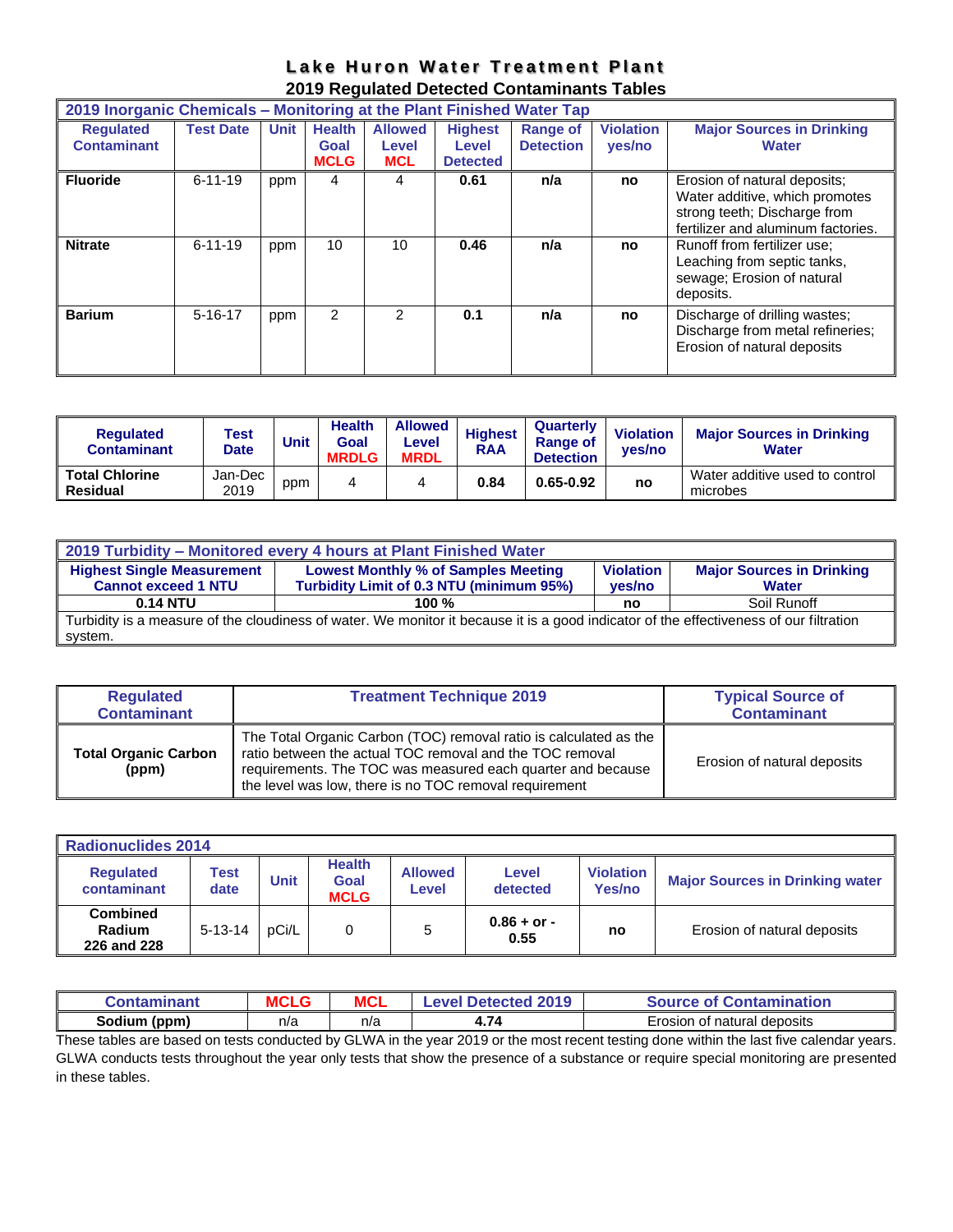#### **CITY OF ROYAL OAK**

| 2019 Disinfection By-Products - Monitoring in Distribution System, Stage 2 Disinfection By-Products |                     |             |                                      |                                       |                               |                                     |                            |                                                  |  |  |
|-----------------------------------------------------------------------------------------------------|---------------------|-------------|--------------------------------------|---------------------------------------|-------------------------------|-------------------------------------|----------------------------|--------------------------------------------------|--|--|
| <b>Requlated</b><br><b>Contaminant</b>                                                              | Test<br><b>Date</b> | <b>Unit</b> | <b>Health</b><br>Goal<br><b>MCLG</b> | <b>Allowed</b><br>Level<br><b>MCL</b> | <b>Highest</b><br><b>LRAA</b> | <b>Range of</b><br><b>Detection</b> | <b>Violation</b><br>ves/no | <b>Major Sources in Drinking</b><br><b>Water</b> |  |  |
| <b>Total</b><br><b>Trihalomethanes</b><br>(TTHM)                                                    | 2019                | ppb         | n/a                                  | 80                                    | 29                            | $15.1 - 42.3$                       | no                         | By-product of drinking water<br>chlorination     |  |  |
| <b>Haloacetic Acids</b><br>(HAA5)                                                                   | 2019                | ppb         | n/a                                  | 60                                    | 14                            | $9 - 18$                            | no                         | By-product of drinking water<br>disinfection     |  |  |

| 2019 Lead and Copper Monitoring at Customers' Tap                                                                                                                                                                       |                     |             |                                      |                               |                                                 |                                        |                            |                                                                                                              |  |  |  |
|-------------------------------------------------------------------------------------------------------------------------------------------------------------------------------------------------------------------------|---------------------|-------------|--------------------------------------|-------------------------------|-------------------------------------------------|----------------------------------------|----------------------------|--------------------------------------------------------------------------------------------------------------|--|--|--|
| <b>Regulated</b><br><b>Contaminant</b>                                                                                                                                                                                  | Test<br><b>Date</b> | <b>Unit</b> | <b>Health</b><br>Goal<br><b>MCLG</b> | <b>Action</b><br>Level<br>AL. | 90 <sup>th</sup><br><b>Percentile</b><br>Value* | Number of<br><b>Samples</b><br>over AL | <b>Violation</b><br>yes/no | <b>Major Sources in Drinking Water</b>                                                                       |  |  |  |
| Lead                                                                                                                                                                                                                    | 2019                | ppb         | 0                                    | 15                            | 23 ppb                                          | 8                                      | no                         | Corrosion of household plumbing<br>system; Erosion of natural deposits.                                      |  |  |  |
| <b>Copper</b>                                                                                                                                                                                                           | 2019                | ppm         | 1.3                                  | 1.3                           | $0.1$ ppm                                       | $\Omega$                               | no                         | Corrosion of household plumbing<br>system; Erosion of natural deposits;<br>Leaching from wood preservatives. |  |  |  |
| *The 90th percentile value means 90 percent of the homes tested have lead and copper levels below the given 90th percentile<br>value. If the 90th percentile value is above the AL additional requirements must be met. |                     |             |                                      |                               |                                                 |                                        |                            |                                                                                                              |  |  |  |

Infants and Children who drink water containing lead in excess of the action level could experience delays in their physical or mental development. Children could show slight deficits in attention span and learning abilities. Adults who drink this water over many years could develop kidney problems or high blood pressure.

| 2019 Microbiological Contaminants - Monthly Monitoring in Distribution System |             |                                                                                                          |                                                    |                            |                                                  |  |  |  |  |  |
|-------------------------------------------------------------------------------|-------------|----------------------------------------------------------------------------------------------------------|----------------------------------------------------|----------------------------|--------------------------------------------------|--|--|--|--|--|
| <b>Requlated</b><br><b>Contaminant</b>                                        | <b>MCLG</b> | <b>MCL</b>                                                                                               | <b>Highest</b><br><b>Number</b><br><b>Detected</b> | <b>Violation</b><br>yes/no | <b>Major Sources in Drinking</b><br><b>Water</b> |  |  |  |  |  |
| <b>Total Coliform</b><br><b>Bacteria</b>                                      |             | Presence of Coliform bacteria > 5%<br>of monthly samples                                                 |                                                    | no                         | Naturally present in the<br>environment          |  |  |  |  |  |
| E. coli Bacteria                                                              |             | A routine sample and a repeat<br>sample are total coliform positive,<br>and one is also E.coli positive. |                                                    | no                         | Sanitary defects                                 |  |  |  |  |  |

# **The Fourth Unregulated Contaminant Monitoring Rule (UCMR4) 2019**

The Unregulated Contaminant Monitoring Rule (UCMR 4) provides EPA and other interested parties with scientifically valid data on the occurrence of contaminants in drinking water. These data serve as a primary source of occurrence and exposure information that the agency uses to develop regulatory decisions.

The table lists the minimum reporting level, average and range of each contaminant detected.

Detection levels are in micro grams per Liter  $(1\mu g/L = 1$ ppb)

|             | Minimum Reporting Level | Level    |           |                 |
|-------------|-------------------------|----------|-----------|-----------------|
| Contaminant | $\mu$ g/L               | Detected | AVG       | Range           |
| Manganese   | 0.4                     | .056     | <b>NA</b> | <b>NA</b>       |
| HAA5        | NA                      | ΝA       | 14.99     | $11.4 - 20.07$  |
| HAA6Br      | <b>NA</b>               | ΝA       | 8.15      | $4.96 - 10.02$  |
| HAA9        | NA                      | ΝA       | 23.70     | $16.36 - 28.52$ |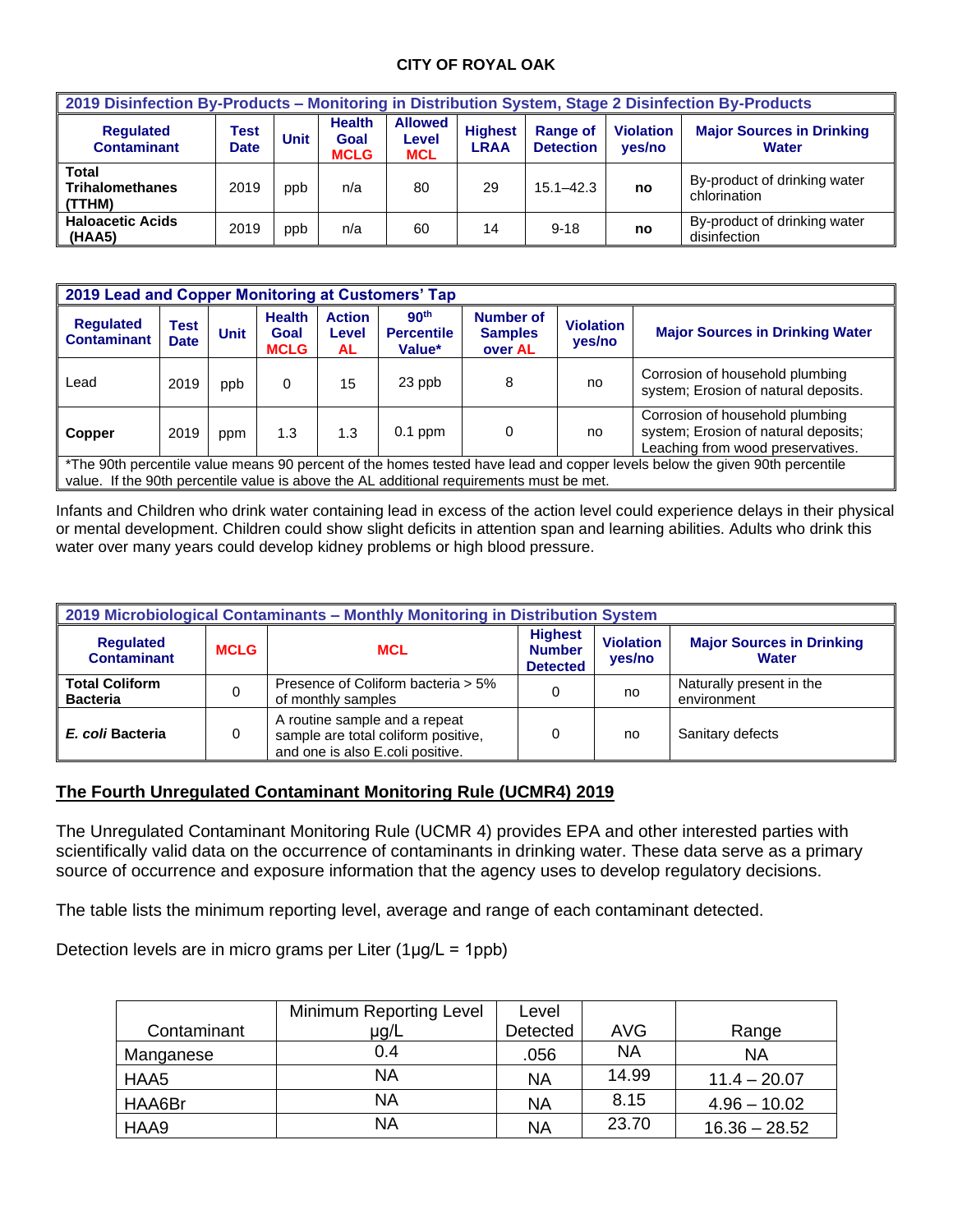# **2019 Violation Notice- Monitoring and Reporting for Disinfectants and Disinfection Byproducts.**

During August 2019, samples for total trihalomethanes and haloacetic acids were received but did not meet the pH requirements for testing. Resampling could not be performed within the required sampling period. Followup samples were taken November 5, 2019 and the results were within acceptable range.

EGLE's investigation is considered complete and the City of Royal Oak has returned back in compliance November 5, 2018.

# **IMPORTANT INFORMATION ABOUT YOUR DRINKING WATER**

# *Monitoring Requirements Not Met for City* **of** *Royal Oak*

*We are required to monitor your drinking water for specific contaminants on* a *regular basis. Results of regular monitoring are an indicator of whether or not our drinking water meets health standards. During August 2019 the samples for total trihalomethanes (TTHM) and haloacetic acids (HAA5) was received but could not be accepted or tested because the samples did not meet pH requirements. Resampling was not done because it could not be performed in the required sampling period. Therefore, water quality cannot be assured during that time.* However, this violation **does not** pose a threat to your supply's water.

**What should I do?** There is nothing you need to do at this time. This is not an emergency. You do not need to boil water or use an alternative source of water at this time. Even though this is not an emergency, as our customers, you have a right to know what happened and what we did to correct the situation.

The table below lists the contaminants we did not properly test for, how often we are supposed to sample for these contaminants, how many samples we are supposed to take, how many samples we took, when samples should have been taken, and the date we will collect follow-up samples.

| Contaminant | Required sampling<br>frequency | Number of<br>samples taken | When all samples should<br>have been taken | Date additional<br>samples will be<br>taken |
|-------------|--------------------------------|----------------------------|--------------------------------------------|---------------------------------------------|
| TTHM        | 2 sample every<br>3 months     |                            | 08/01/2019 to<br>08/31/2019                | 11/01/2019 to<br>11/30/2019                 |
| HAA5        | 2 sample every<br>3 months     |                            | 08/01/2019 to<br>08/31/2019                | 11/01/2019 to<br>11/30/2019                 |

**What happened? What is being done?** Resampling could not be performed within the required sampling period. We are making every effort to assure this does not happen again. Follow-up samples were taken November 5, 2019 and the results were within the acceptable range

For more information, please contact Mr. Aaron Filipski, Designated Operator in Charge, at (248) 246-3300.

*Please share this information with all the other people who drink this water, especially those who may not have received this notice directly (for example, people in apartments, nursing homes, schools, and businesses). You can do this by posting this notice in* a *public place or distributing copies by hand or mail.*

This notice is being sent to you by the City of Royal Oak.